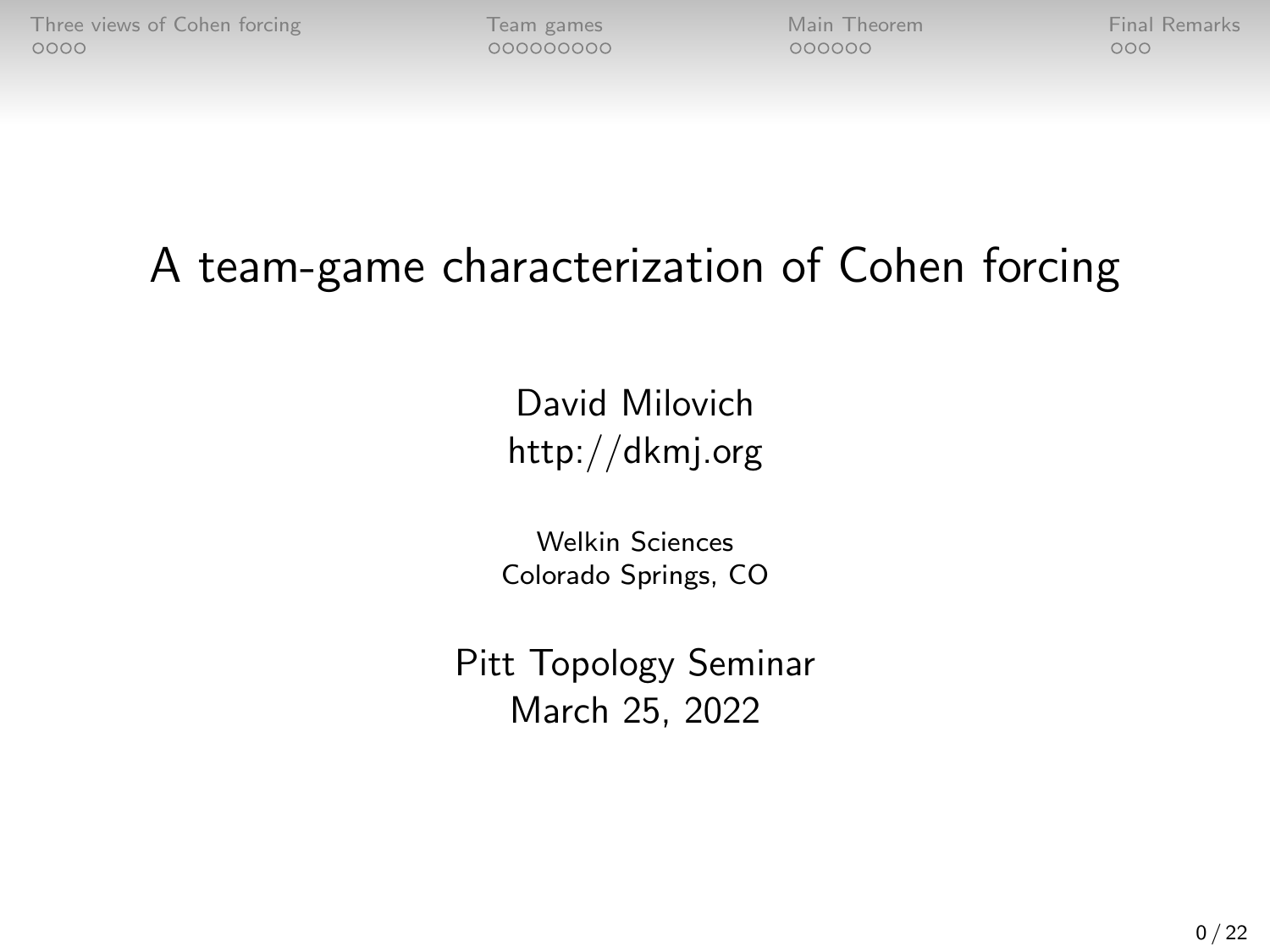## Table of Contents

#### <span id="page-1-0"></span>[Three views of Cohen forcing](#page-1-0)

[Team games](#page-5-0)

[Main Theorem](#page-14-0)

[Final Remarks](#page-20-0)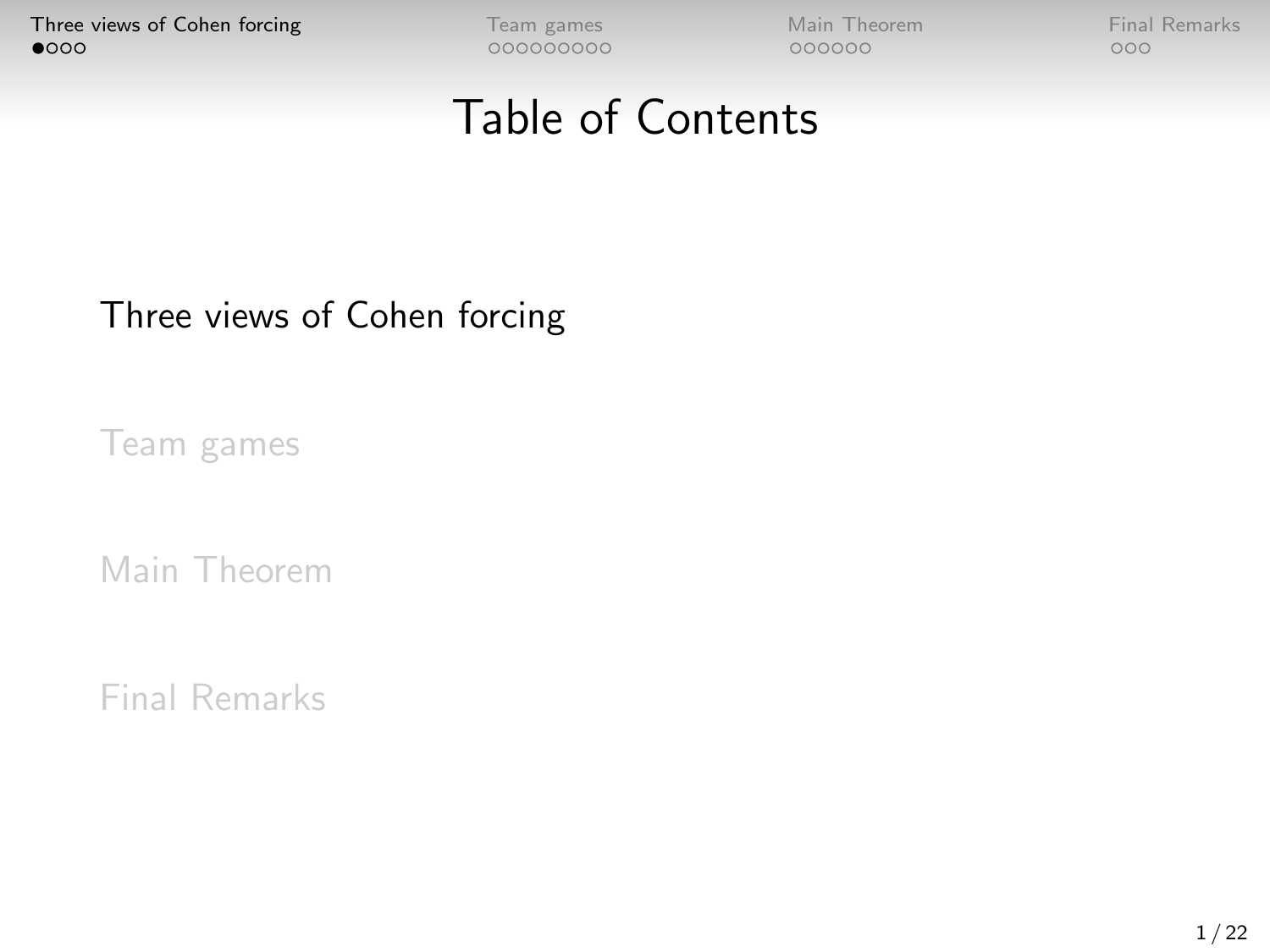$000$ 

# Co-absolutes of powers of 2

Topological Problem. Characterize the spaces co-absolute with powers of 2.

- The regular open algebra  $RO(X)$  of a space is the Boolean algebra consisting of of regular open subsets of  $X$  ordered by inclusion.
- This Boolean algebra is complete: a union of regular opens has a smallest regular open superset.
- The Stone dual Ult( $\mathbb B$ ) of a Boolean algebra  $\mathbb B$  is the space of ultrafilters of  $\mathbb B$  with basic clopen sets of the form  $\{U \in \mathbb{B} \mid a \in U\}.$
- The absolute of a space X is the Stone dual  $Ult(RO(X))$  of its regular open algebra.
- Spaces X and Y are co-absolute if their absolutes are homeomorphic.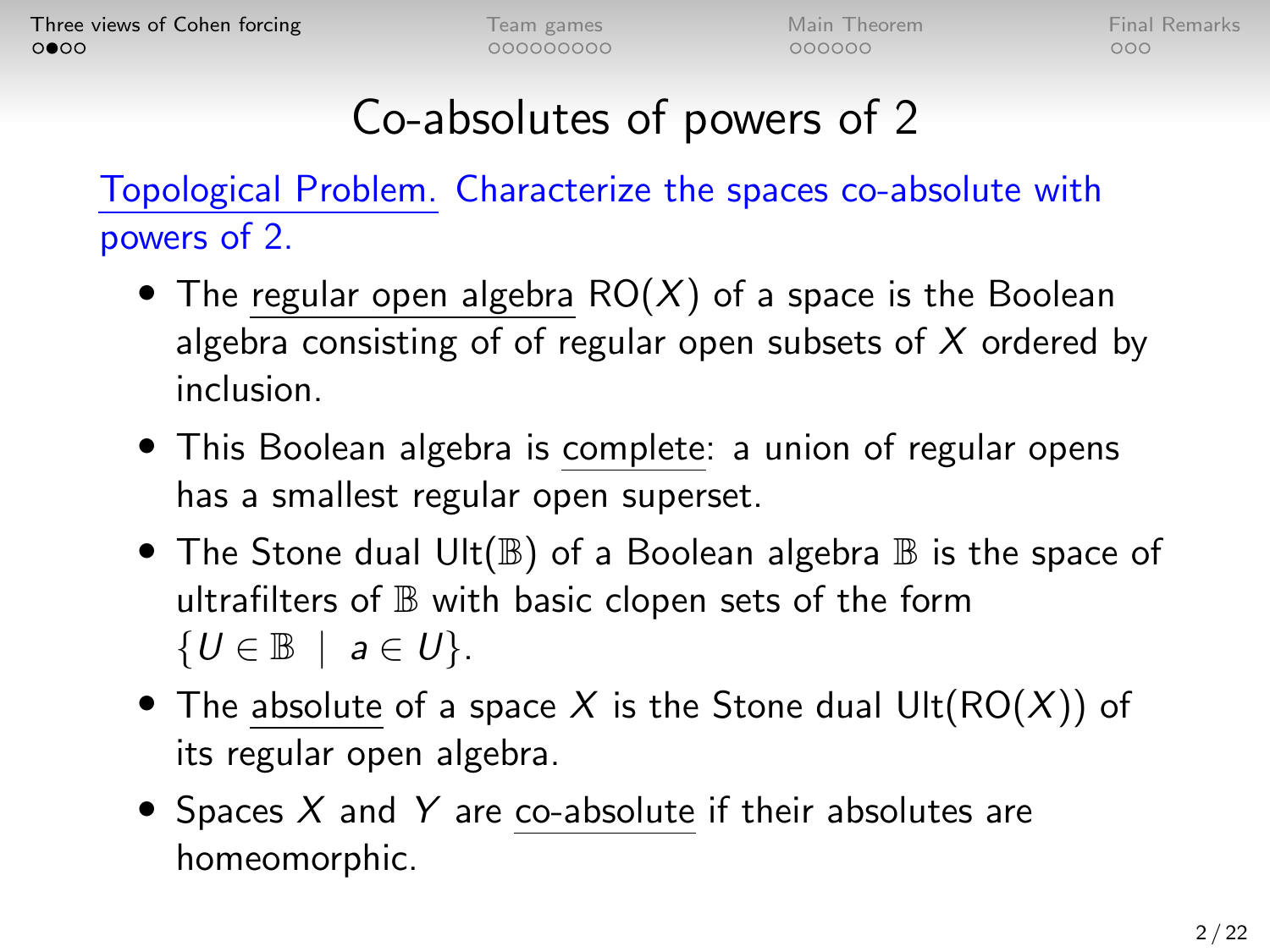$000$ 

# Forcings equivalent to Cohen forcing

Forcing Problem. Characterize the posets forcing equivalent with Cohen forcings.

- Give a poset  $\mathbb P$  the lower topology with basic open sets  $\{q \mid q \leq p\}.$
- The Boolean completion  $\overline{P}$  of  $P$  is its regular open algebra RO(P). Each  $p \in \mathbb{P}$  is identified with the smallest regular open superset of  $\{q \mid q \leq p\}$ .
- Posets  $\mathbb P$  and  $\mathbb O$  are forcing equivalent if every  $\mathbb P$ -generic forcing extension is a Q-generic forcing extension and conversely.
- Posets  $\mathbb P$  and  $\mathbb Q$  are forcing equivalent iff they are co-complete, that is, their Boolean completions are Boolean isomorphic.
- A Cohen forcing  $Fn(\kappa, 2)$  consists of the of finite binary partial functions on some infinite cardinal  $\kappa$  ordered by containment.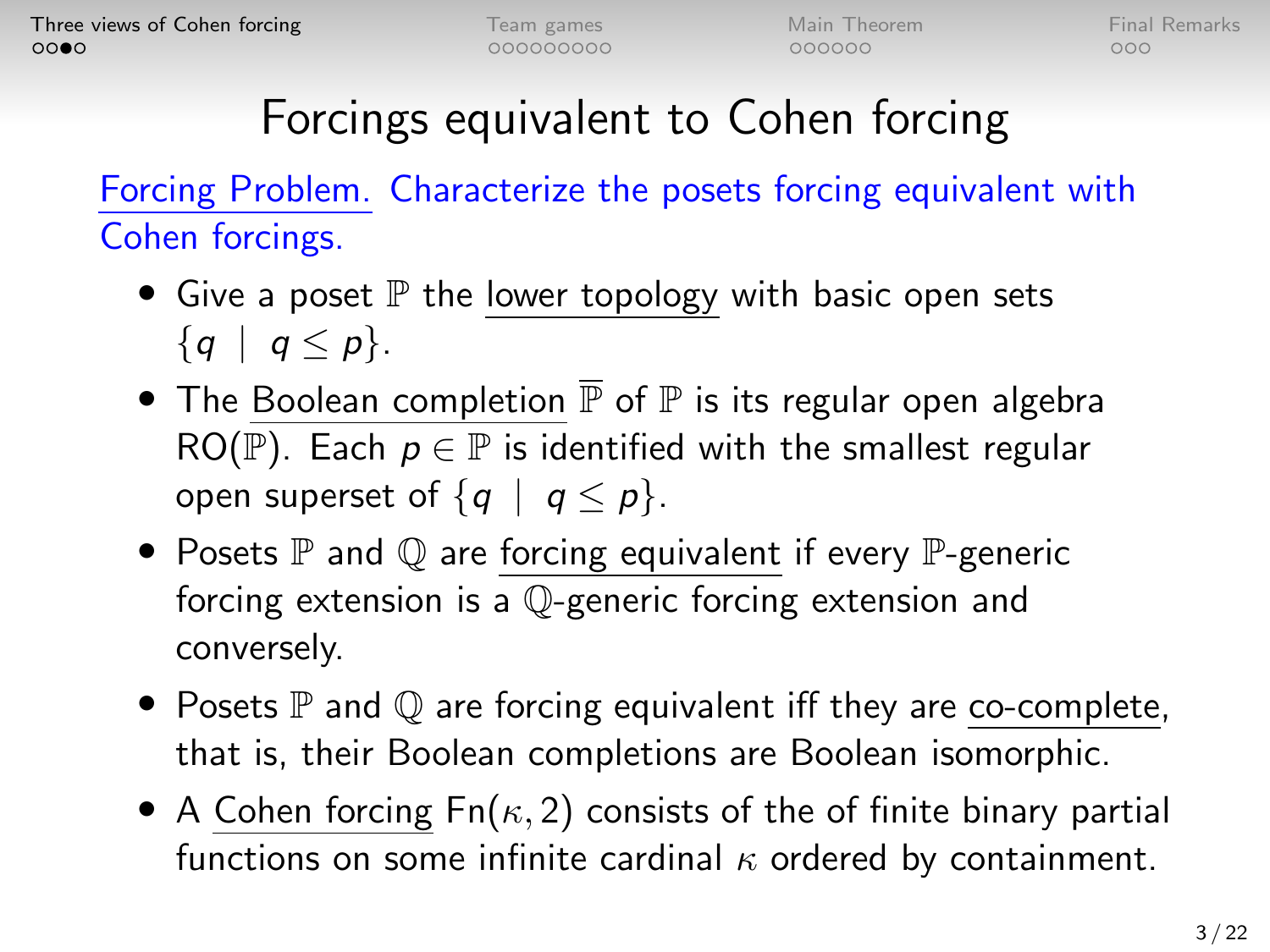$000000$ 

 $000$ 

## Cohen algebras

Algebra Problem. Characterize the Boolean algebras that are Cohen.

- The completion  $\overline{\mathbb{B}}$  of a Boolean algebra  $\mathbb B$  is the regular open algebra RO( $\mathbb{B} \setminus \{0\}$ ) of the poset  $\mathbb{B} \setminus \{0\}$ .
- $\bullet$  Boolean algebras  $\mathbb A$  and  $\mathbb B$  are co-complete or forcing equivalent if their completions are Boolean isomorphic.
- A Boolean algebra is free if it is Boolean isomorphic to the clopen algebra of some power of 2.
- A Boolean algebra is free iff it is the finite joins of a dense subset order isomorphic to some  $Fn(\kappa, 2)$
- A Boolean algebra is Cohen if it is co-complete with some infinite free Boolean algebra.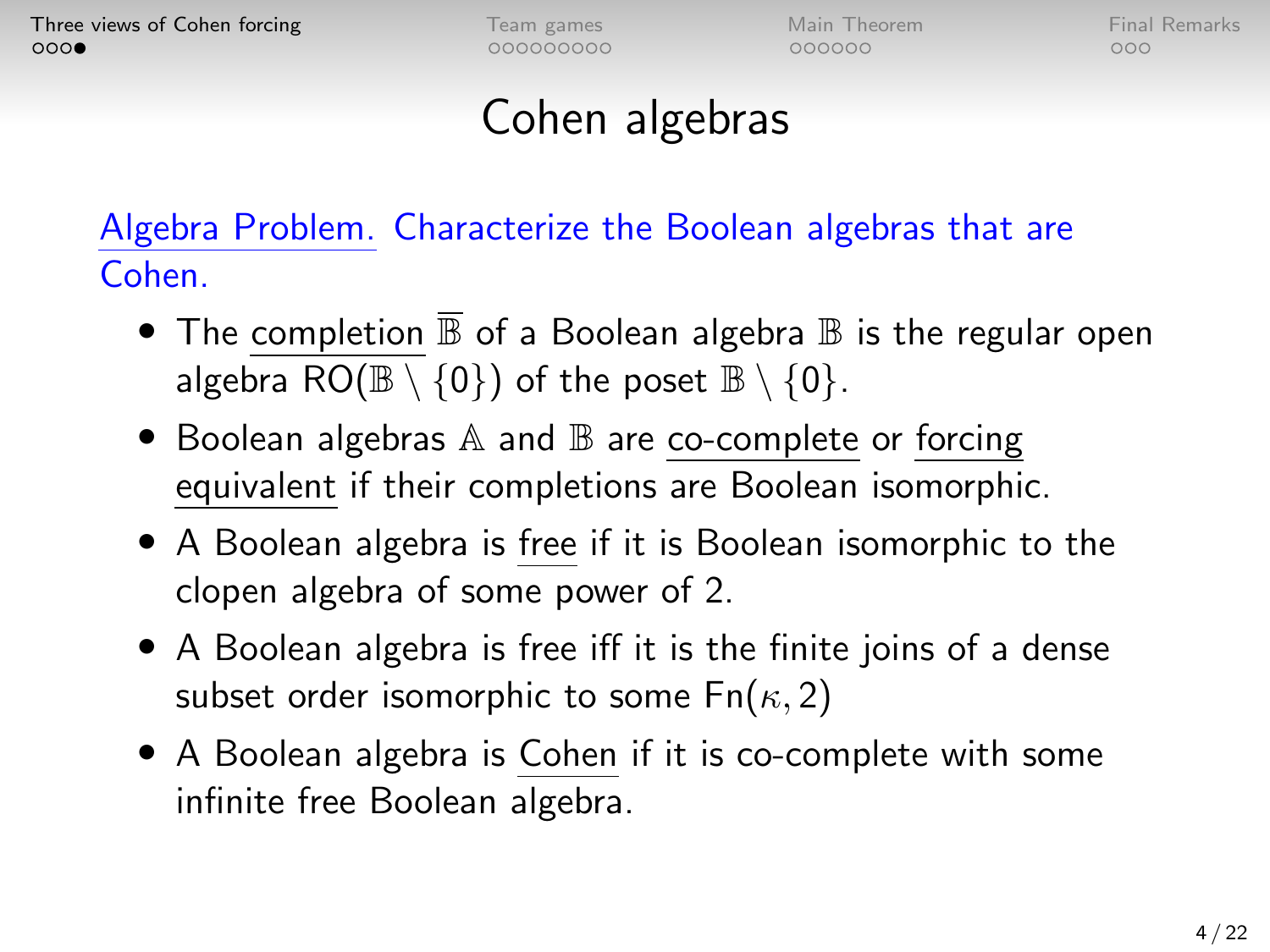## Table of Contents

<span id="page-5-0"></span>[Three views of Cohen forcing](#page-1-0)

[Team games](#page-5-0)

[Main Theorem](#page-14-0)

[Final Remarks](#page-20-0)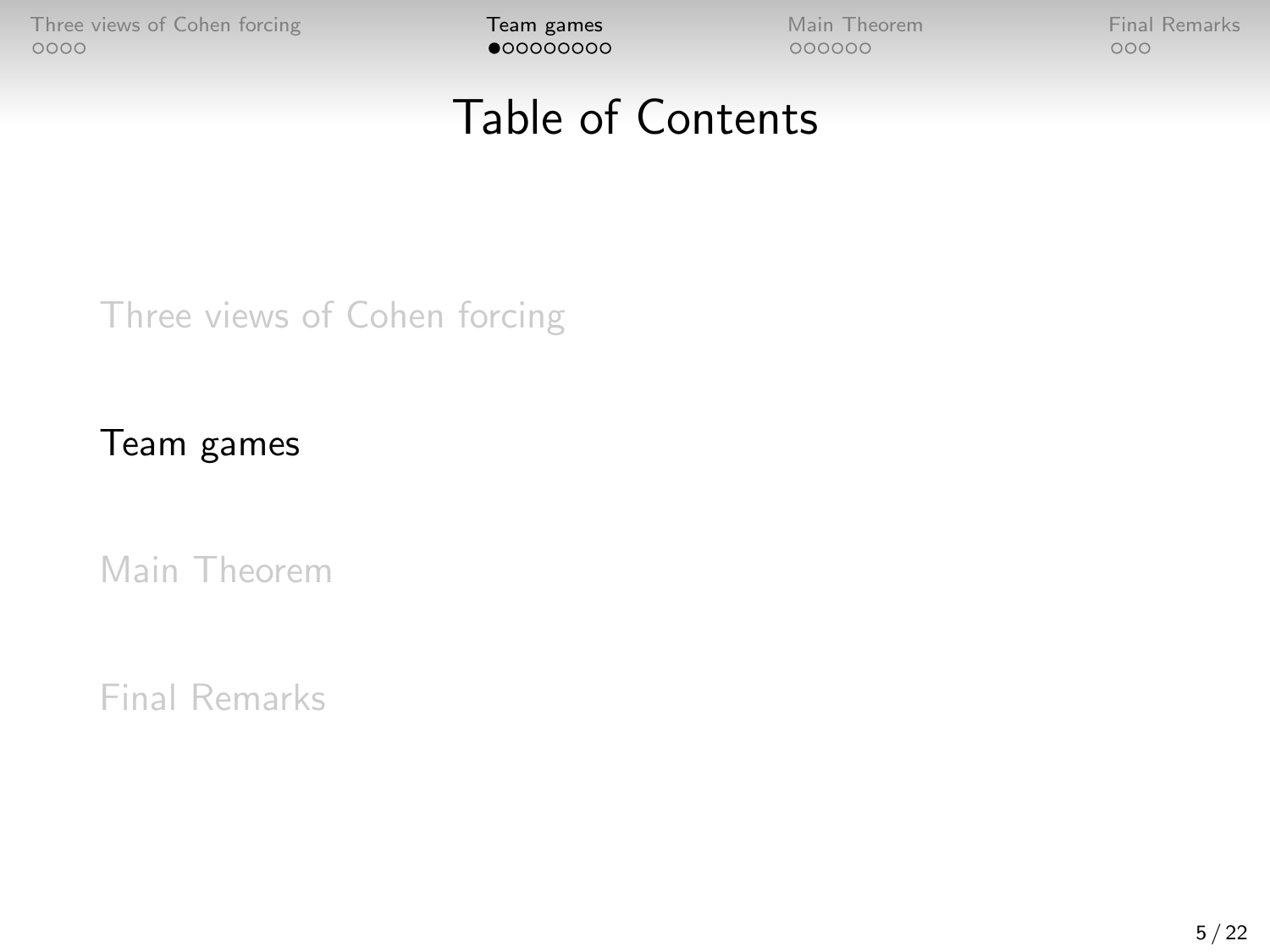$000000$ 

## Team games

Suppose G is a game where I and II take turns playing sequences of fixed length  $\tau$ .

 $\Box p^0_0, \ldots, p^0_{\tau-1}$   $p^1_0, \ldots, p^1_{\tau-1}$   $\cdots$  $q_0^0,\ldots,q_{\tau-1}^0\qquad \qquad q_0^1,\ldots,q_{\tau-1}^1\quad\cdots$ 

- Call I a team of size  $\tau$ .
- Call  $(p_i^0, p_i^1, p_i^2, ...)$  the plays of <u>player</u> I<sub>i</sub>.
- Call a strategy  $\sigma$  for team I <u>uncoordinated</u> if each  $p_i^n$  played according to  $\sigma$  depends only on  $q_i^m$  for  $m < n$ .
- $\bullet$  In other words, each player  $I_i$  following an uncoordinated strategy for I ignores  $\mathrm{I}_j$  and  $\mathrm{II}_j$  for  $j\neq i.$
- Analogously define uncoordinated strategies for II.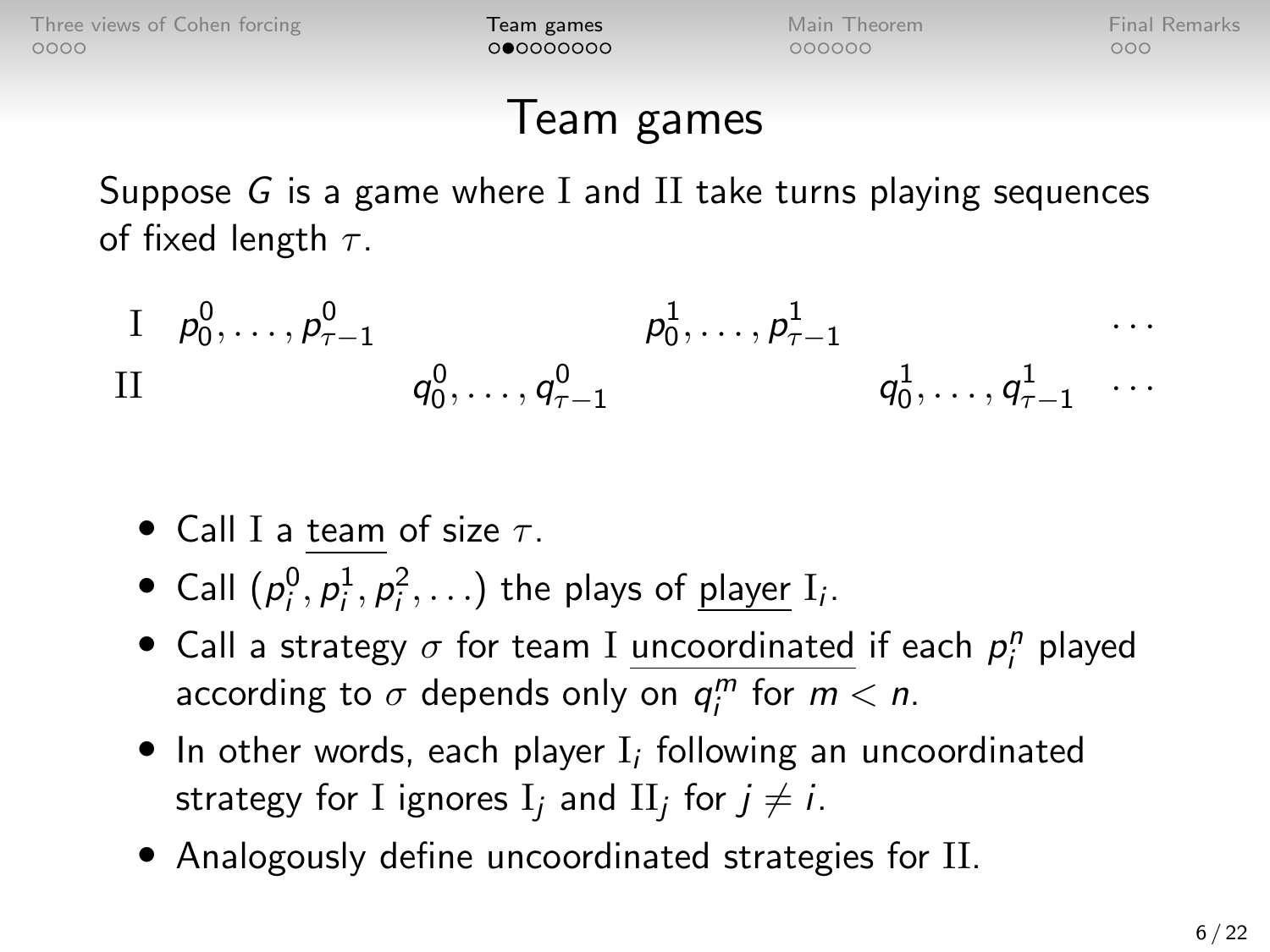# Example: the Banach-Mazur game for teams

Let  $X=\prod_{i<\tau}X_i$  be a nonempty topological product space,  $A \subset X$ , and  $1 \leq \tau \lt \omega$ .

• For each  $i < \tau$ , I<sub>i</sub> and II<sub>i</sub> play open subsets of  $X_i$ 

$$
\begin{array}{ccccccccc}\nI & & U_i^0 & & & U_i^1 & & & \cdots \\
II & & & V_i^0 & & & V_i^1 & & \cdots\n\end{array}
$$

such that  $U_i^0 \supset V_i^0 \supset U_i^1 \supset V_i^1 \supset \cdots$ .

- II wins iff  $\bigcap_{n<\omega}\prod_{i<\tau}V_i^n\subset A$ .
- II has a winning strategy iff A is comeager.
- II has an uncoordinated winning strategy iff A contains a product of  $\tau$  comeager sets.
- If  $\tau \geq 2$  and  $A = \{x \in \mathbb{R}^\tau \; \mid \; \sum_{i < \tau} x_i \not\in \mathbb{Q} \}$ , then  $\Pi$  has a winning strategy iff they coordinate.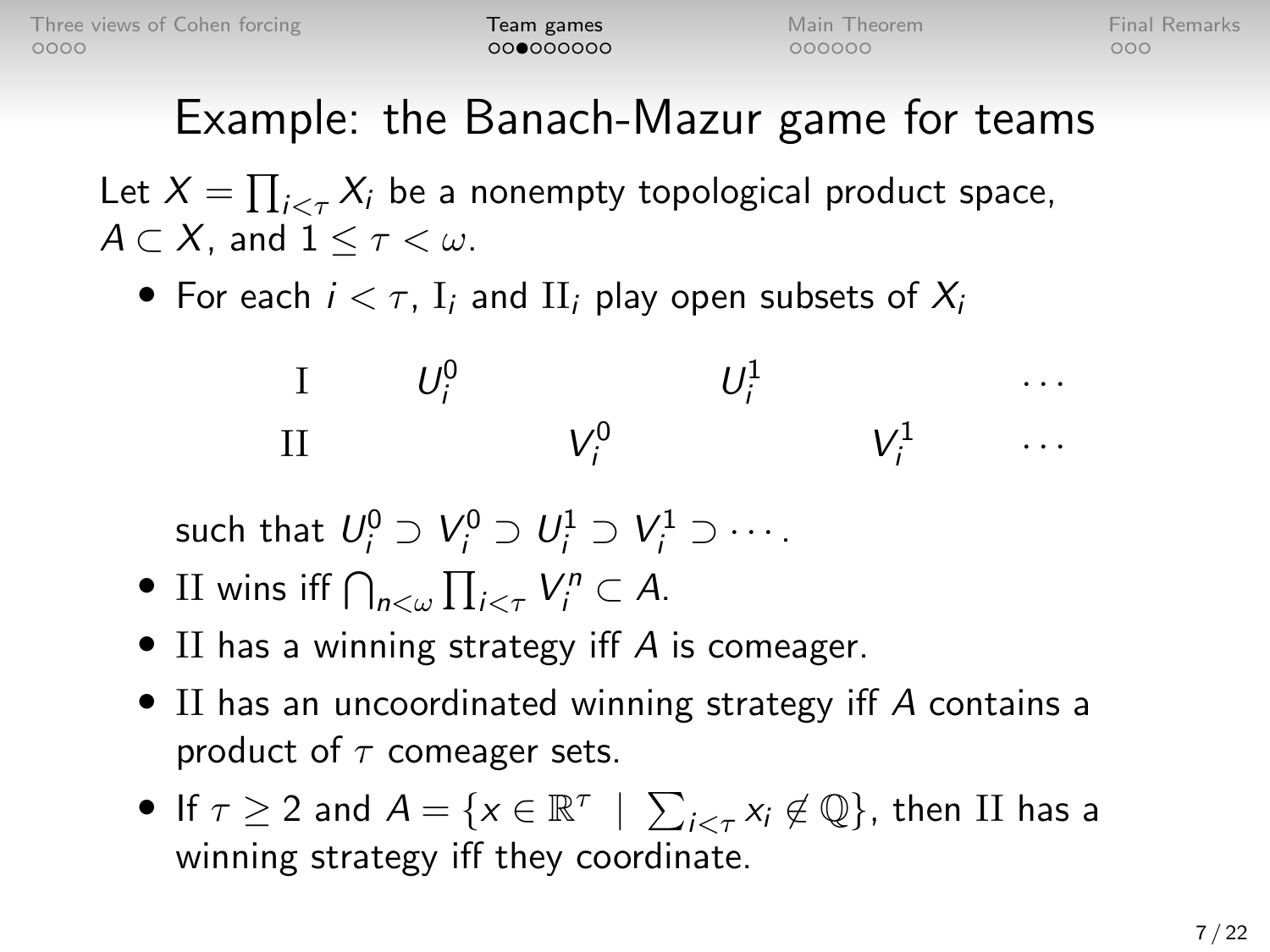$000000$ 

 $000$ 

# The open-open game for teams

Given a topological space X and finite team size  $\tau$ :

- In round  $n < \omega$ , team I plays open sets  $(U_i^n)_{i < \tau}$ .
- $\bullet$  Then team II plays open sets  $(V^n_i)_{i < \tau}$  such that  $\bigcap_i V_i^n \subset \bigcap_i U_i^n$ .
- II must also satisfy  $\bigcap_i U_i^n \neq \emptyset \Rightarrow \bigcap_i V_i^n \neq \emptyset$ .
- I wins iff  $\bigcup_n \bigcap_i V_i^n$  is dense.

This a team version of the Daniel-Kunen-Zhou open-open game.

Game Problem. Characterize the spaces  $X$  for which team I has an uncoordinated winning strategies for the open-open game for all finite team sizes.

To define the team open-open game for a poset  $\mathbb P$ , restrict I and II to play elements of  $\mathbb P$  and identify these with elements of RO( $\mathbb P$ ).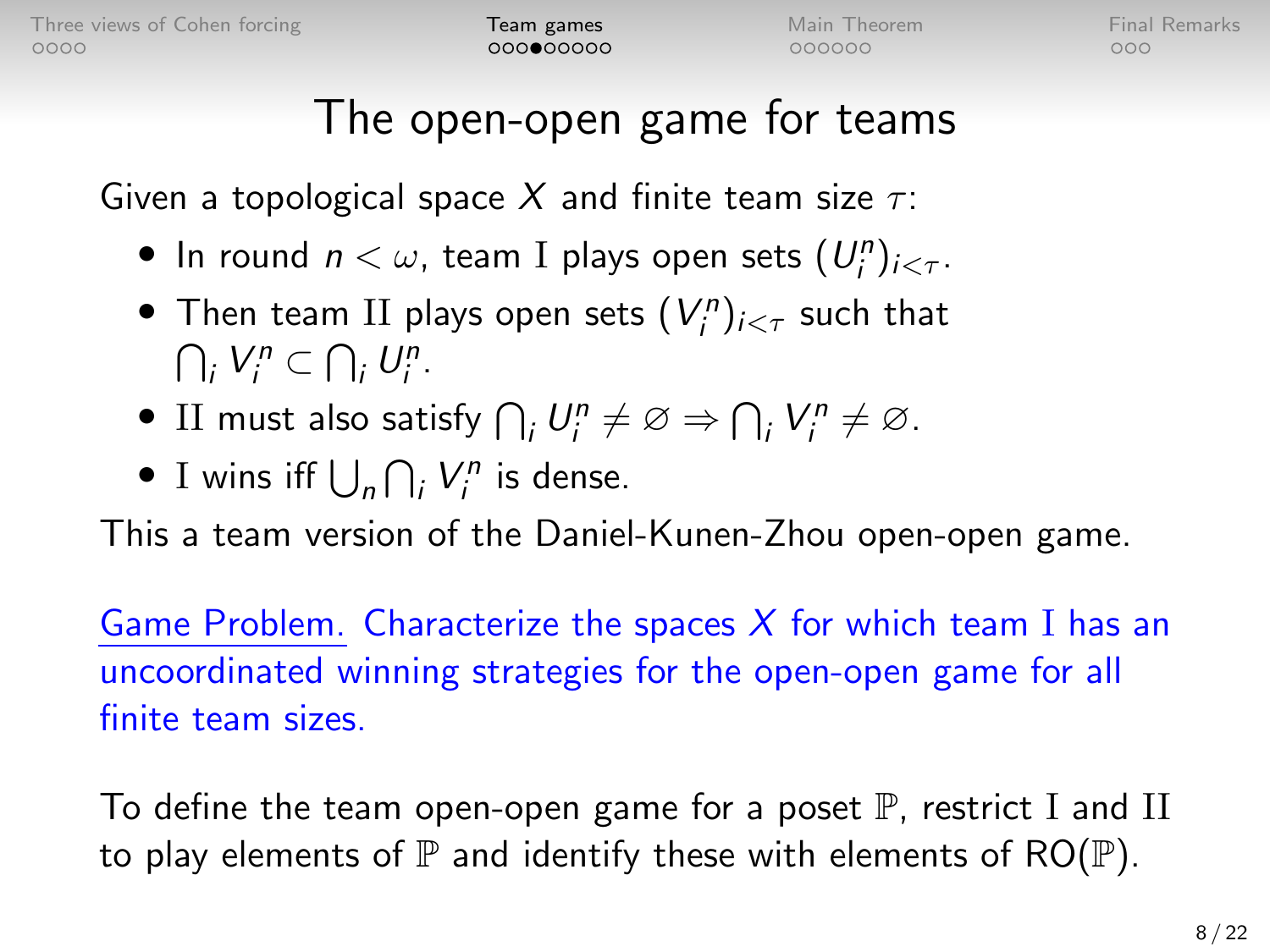$000000$ 

 $000$ 

# The regular subalgebra game for teams

Given a Boolean algebra  $\mathbb B$  and finite team size  $\tau$ :

• Teams I and II play elements of  $\mathbb B$  for  $\omega$  rounds.

$$
\begin{array}{ccc}\nI & (x_i^0)_{i < \tau} & (x_i^1)_{i < \tau} & \cdots \\
II & (y_i^0)_{i < \tau} & (y_i^1)_{i < \tau} & \cdots\n\end{array}
$$

- Let S be the set of all plays  $\bigcup_{i < \tau} \bigcup_{n < \omega} \{x_i^n, y_i^n\}$ .
- Let  $\langle S \rangle$  be the Boolean subalgebra generated by S.
- II wins iff  $\langle S \rangle$  is a regular subalgebra of  $\mathbb{B}$ .
	- This is defined on the next slide.

This a team version of a game of Balcar, Jech, and Zapletal.

- To make this a poset game, play elements of a poset  $\mathbb P$  and say that II wins iff  $\langle S \rangle$  is a regular subalgebra of  $\overline{\mathbb{P}}$ .
- To make this a topological game, let  $\mathbb{P} = O(X)$ , the open subsets of a space  $X$  (ordered by inclusion).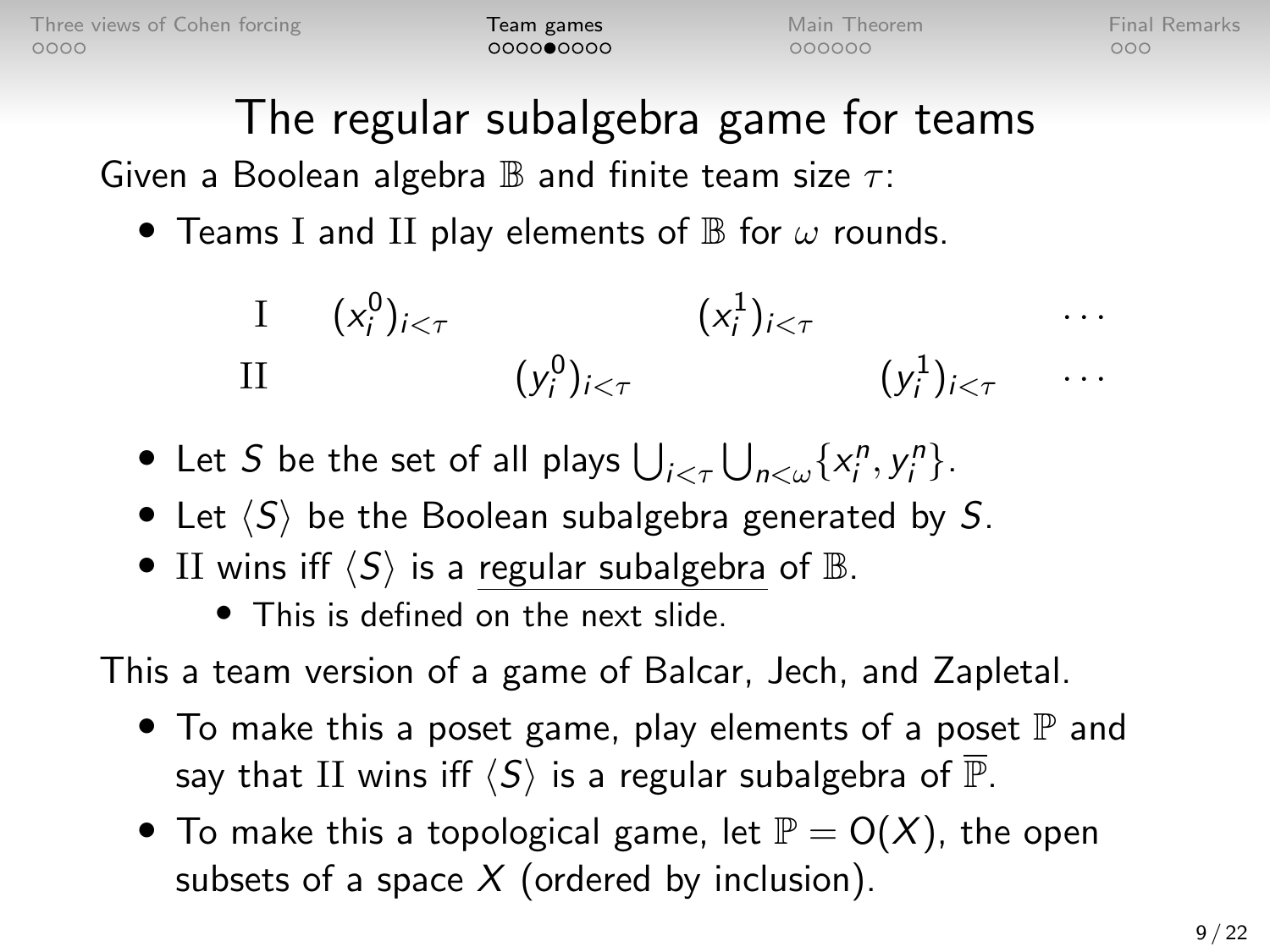$000$ 

# Three views of regular subalgebras

- Say a suborder  $\mathbb Q$  of  $\mathbb P$  is a complete suborder and write  $\mathbb{Q} \subset_{c} \mathbb{P}$  if every maximal antichain of  $\mathbb{Q}$  is also a maximal antichain of P.
- $\mathbb{Q} \subset_{c} \mathbb{P}$  iff every  $\mathbb{P}$ -generic forcing extension contains a Q-generic forcing extension.
- Say a Boolean subalgebra  $\mathbb{A} \subset \mathbb{B}$  is a regular subalgebra and write  $A \subset_{\text{reg}} B$  if every maximal antichain of A is also a maximal antichain of  $\mathbb{B}$ .
- A  $\subset_{\text{reg}} \mathbb{B}$  iff every  $b \in \mathbb{B}$  has a reduction to A: some  $a \in \mathbb{A} \setminus \{0\}$  such that for all  $c \in \mathbb{A}$  we have  $c \not\perp a \Rightarrow c \not\perp b$ .
- The Stone dual of a regular subalgebra is a continuous quotient map that is semi-open: images of nonempty open sets have nonempty interior.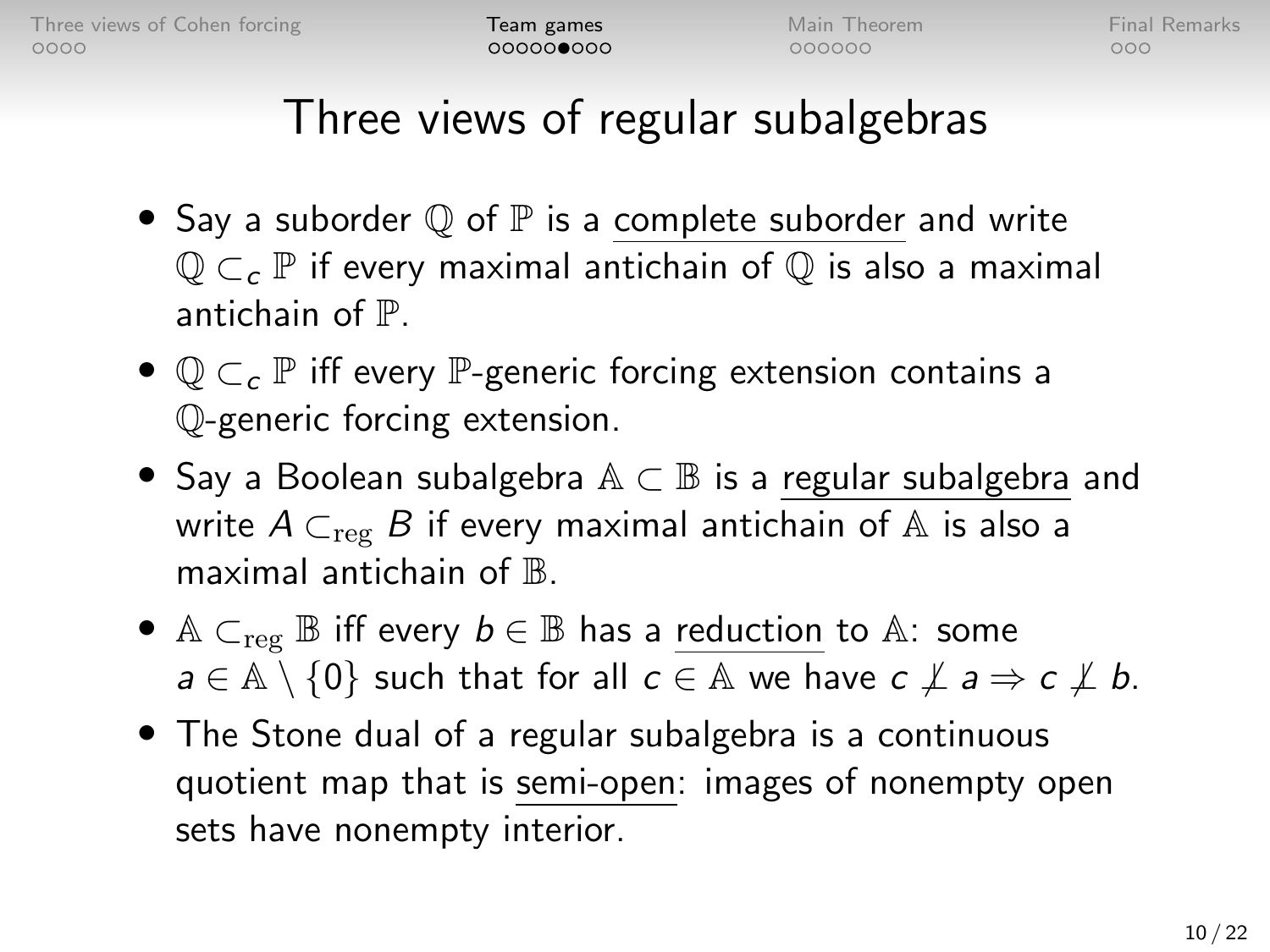$000$ 

# Solution to the game problem

#### Theorem

Given a finite team size  $\tau$  and a poset  $\mathbb P$ , the following are equivalent.

- 1. I has an uncoordinated winning strategy for the open-open game.
- 2. II has an uncoordinated winning strategy for the regular subalgebra game.
- 3. There is a club  $\mathcal{E} \subset [\mathbb{P}]^{\omega}$  such that for all  $\vec{\mathbb{Q}} \in \mathcal{E}^\tau$  we have

$$
\left\{\bigwedge_{i<\tau} q_i \mid \vec{q} \in \prod_i \mathbb{Q}_i\right\} \subset_c \overline{\mathbb{P}}.
$$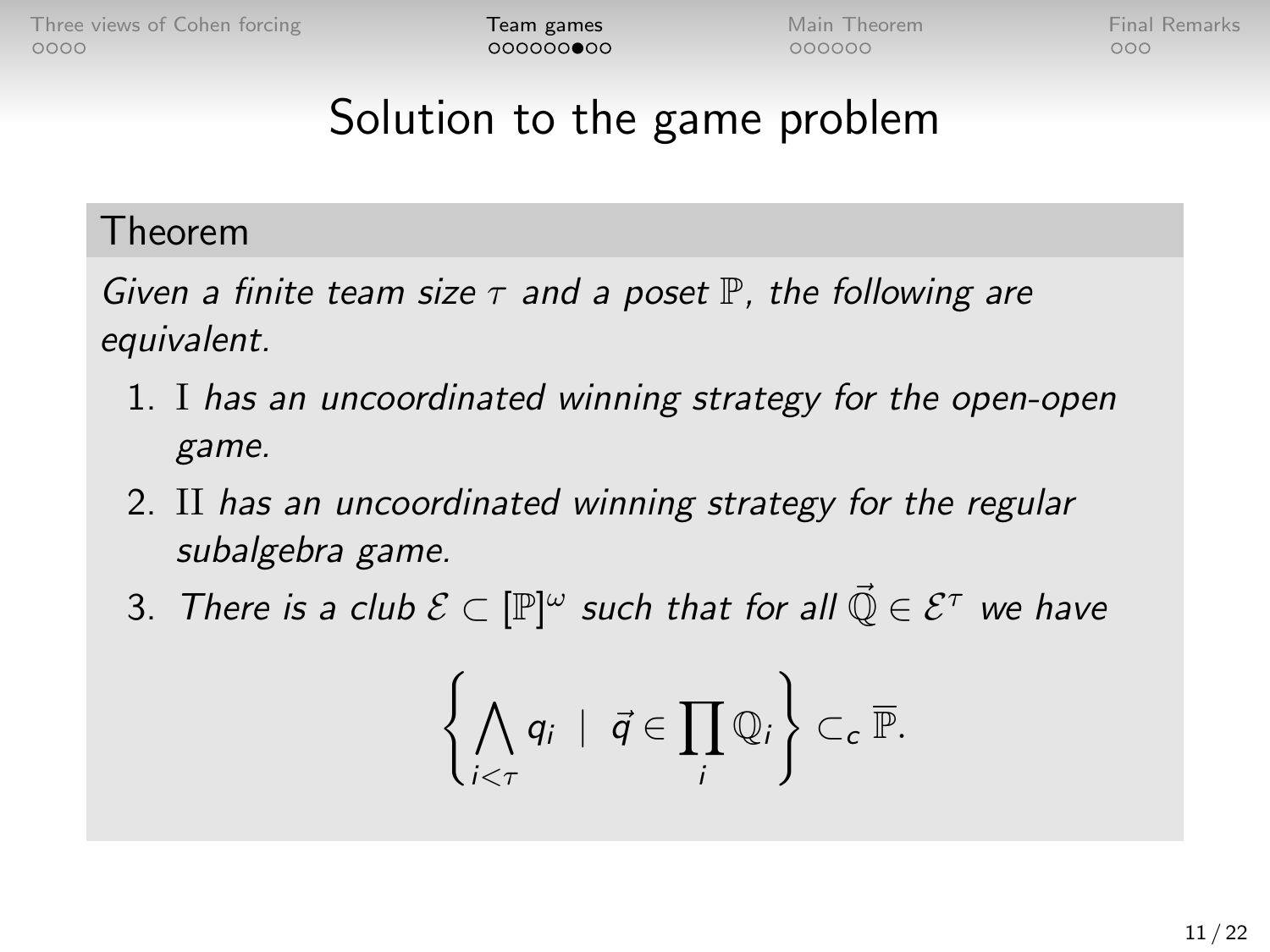# Topological view of the solution

#### **Corollary**

Given a finite team size  $\tau$  and a nonempty space X, the following are equivalent.

- 1. I has an uncoordinated winning strategy for the open-open game.
- 2. II has an uncoordinated winning strategy for the regular subalgebra game.
- 3. There is a club  $\mathcal{E}\subset \left[\mathsf{O}(X)\right]^{\omega}$  such that for all  $\vec{\mathbb{Q}}\in \mathcal{E}^\tau$  we have

$$
\left\{\bigcap_{i<\tau}\overline{U_i}^{\circ} \ | \ U\in\prod_i\mathbb{Q}_i\right\}\subset_c \mathsf{RO}(X)
$$

where  $\overline{U_i}^{\circ}$  is the interior of the closure of  $U_i$ .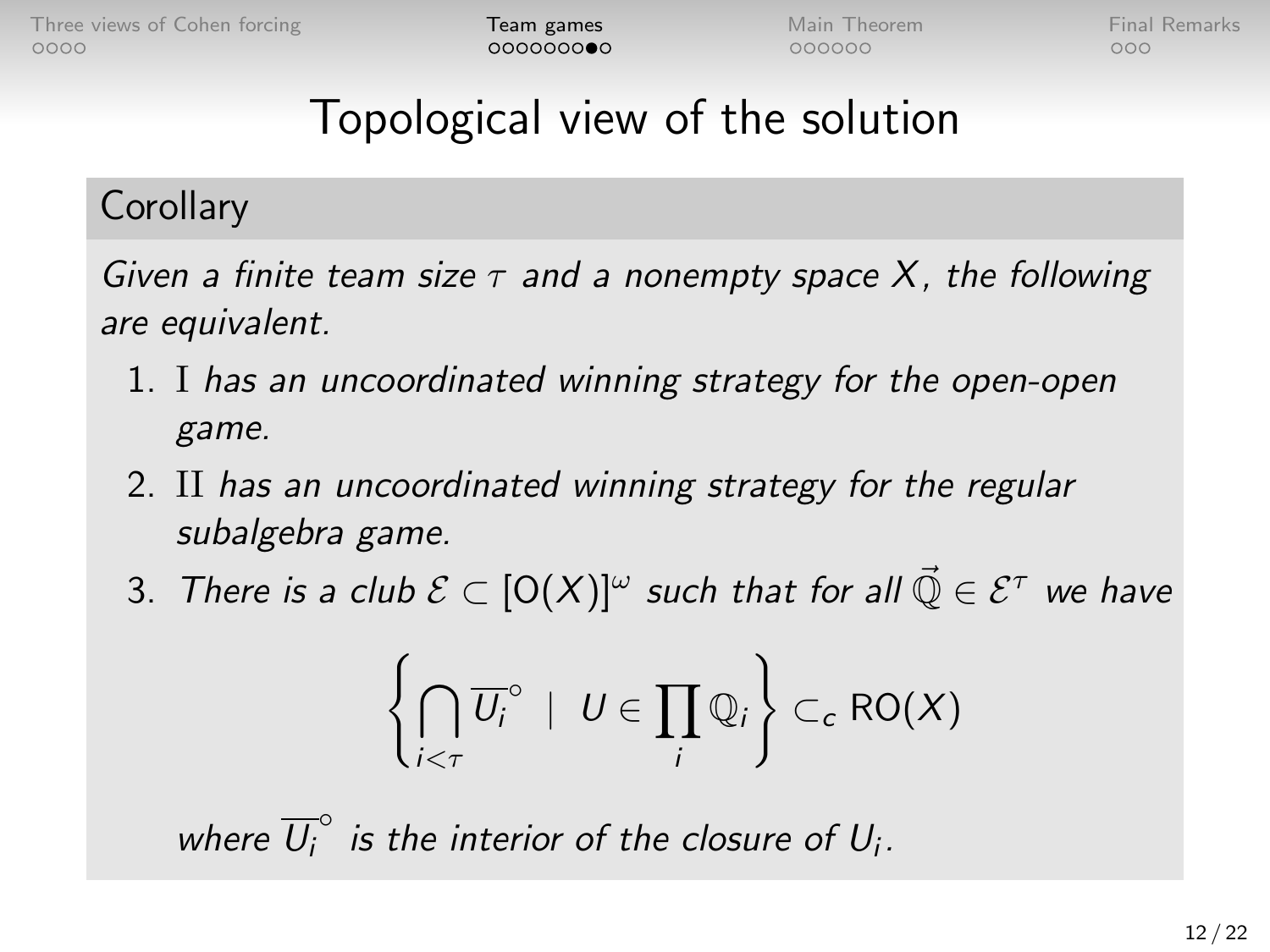$000$ 

## Algebraic view of the solution

**Corollary** 

Given a finite team size  $\tau$  and a Boolean algebra  $\mathbb B$ , the following are equivalent.

- 1. I has an uncoordinated winning strategy for the open-open game.
- 2. II has an uncoordinated winning strategy for the regular subalgebra game.
- 3. There is a club  $\mathcal{E}\subset [\mathbb{B}]^{\omega}$  such that  $\big\langle \bigcup_{i<\tau} A_i\big\rangle \subset_{\mathrm{reg}} \mathbb{B}$  for all  $\vec{A} \in \mathcal{E}^{\tau}$ .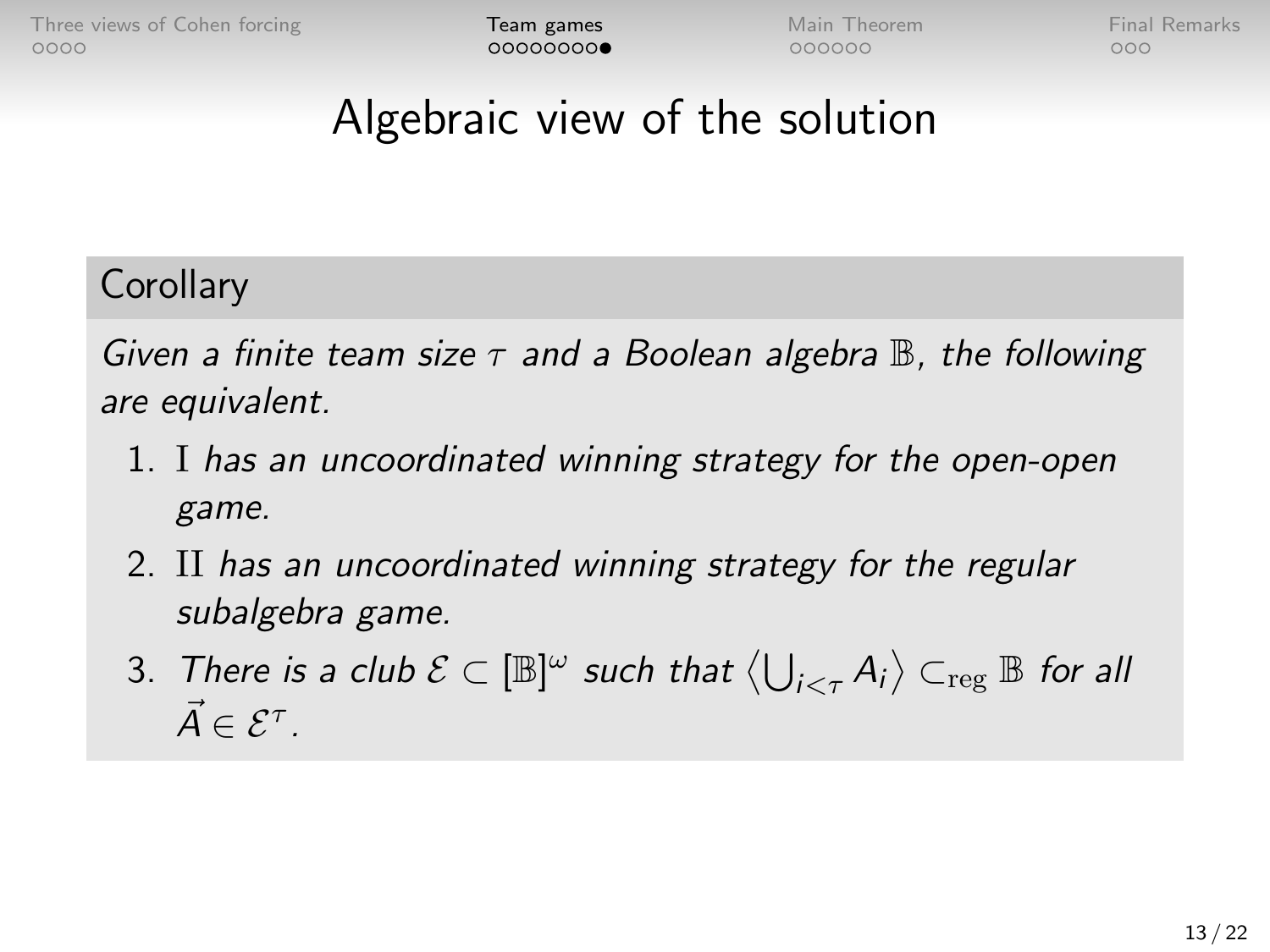## Table of Contents

<span id="page-14-0"></span>[Three views of Cohen forcing](#page-1-0)

[Team games](#page-5-0)

[Main Theorem](#page-14-0)

[Final Remarks](#page-20-0)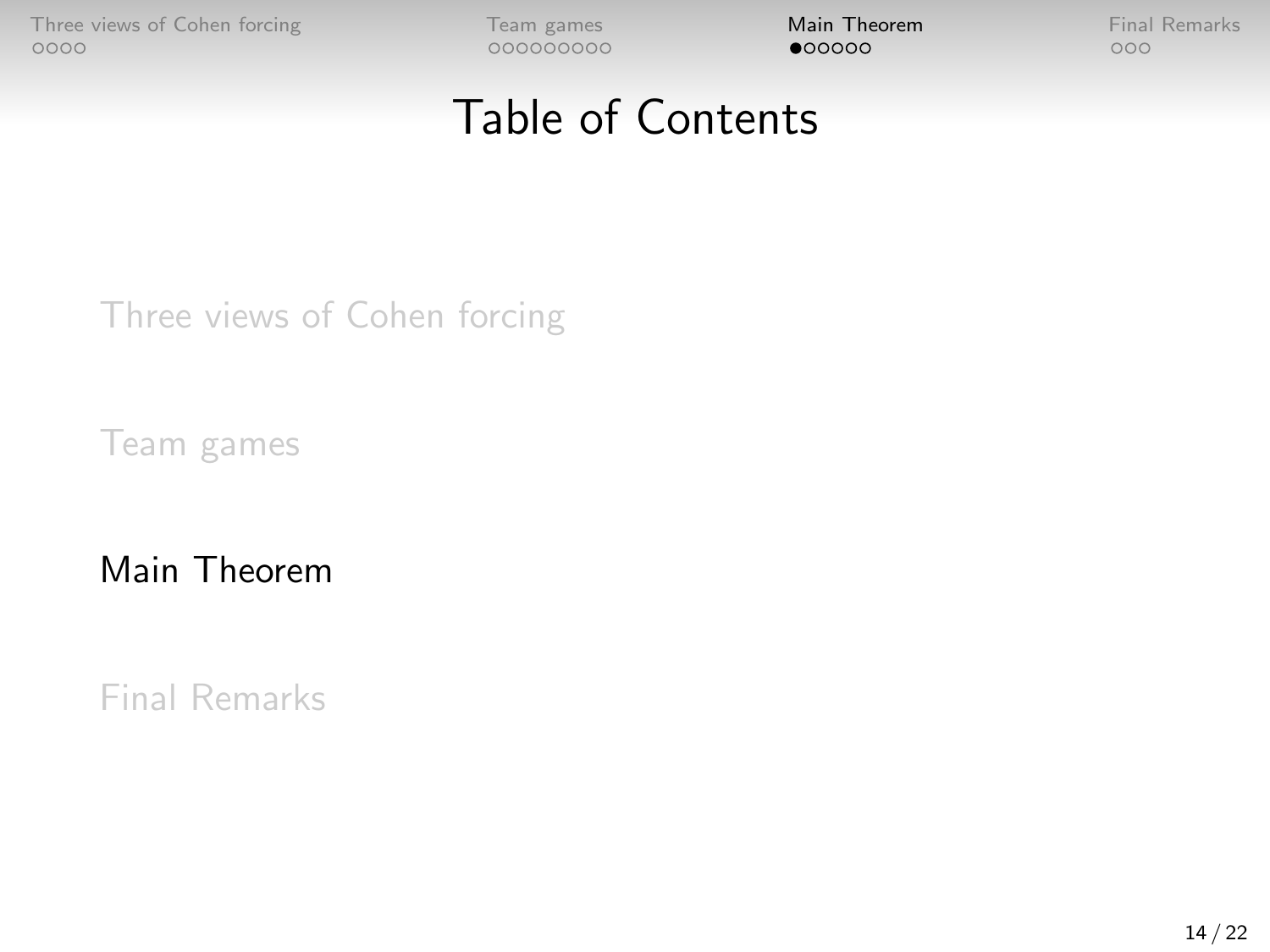000000000

 $000000$ 

 $000$ 

## Main Theorem

#### Theorem

A Boolean algebra  $\mathbb B$  is Cohen iff it is infinite and  $\pi$ -homogeneous and team II has an uncoordinated winning strategy for the regular subalgebra game for all finite team sizes  $\tau$  satsifying  $\aleph_{\tau} < \pi(X)$ .

#### **Corollary**

Given a poset  $\mathbb P$ , the following are equivalent.

- $\mathbb P$  is forcing equivalent to some Cohen forcing  $\mathsf{Fn}(\kappa,2)$ .
- The Stone space  $X = \text{Ult}(\overline{\mathbb{P}})$  is infinite and  $\pi$ -homogenous and team I has an uncoordinated winning strategy for the open-open game for all finite team sizes  $\tau$  satsifying  $\aleph_{\tau} < \pi(X)$ .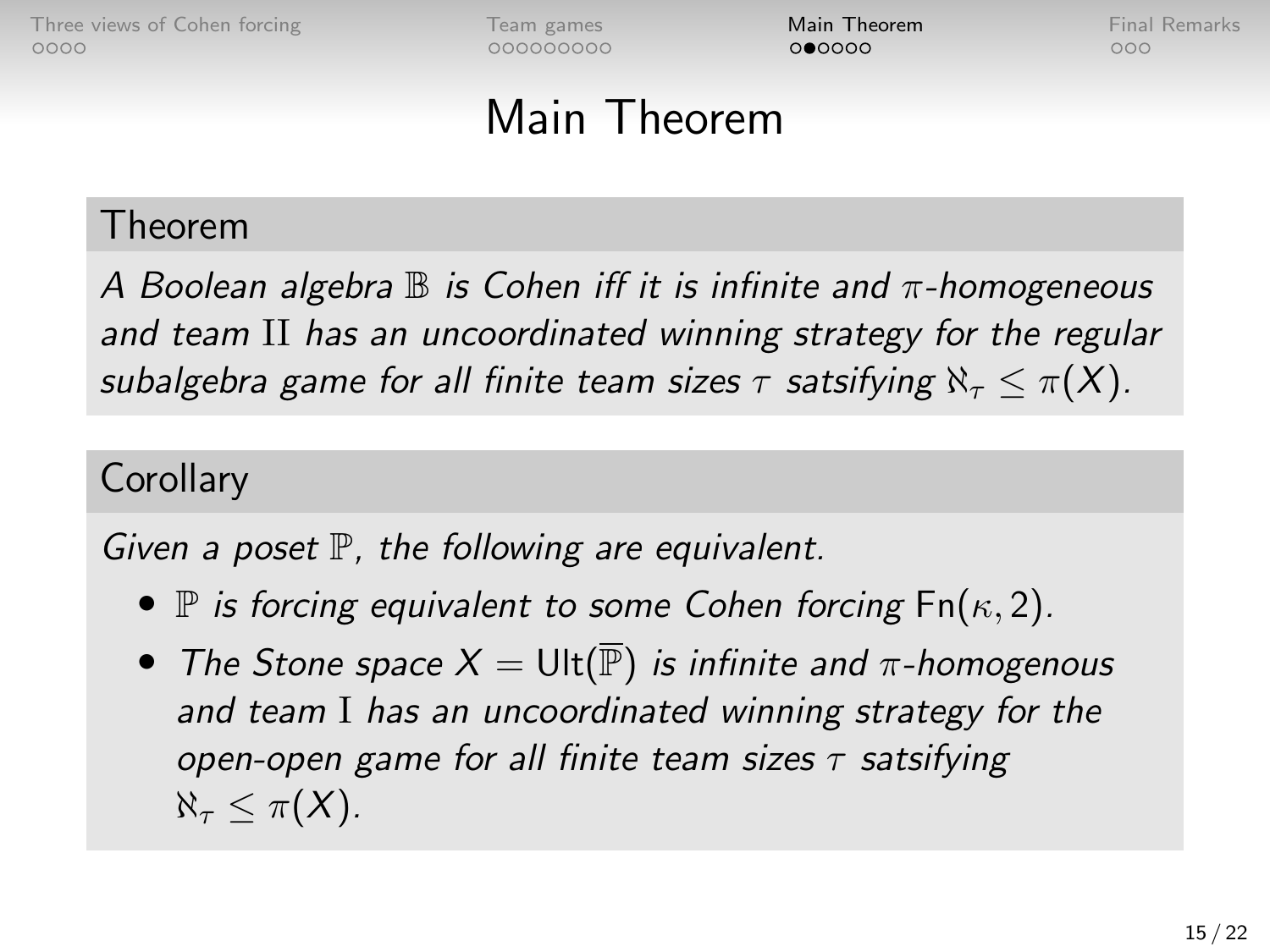000000000

 $000000$ 

 $000$ 

# Proof Outline

- 1. Cohen algebras are infinite and  $\pi$ -homogeneous.
- 2. (Jech) If  $\mathbb C$  is a Cohen algebra, then there is a club  $\mathcal D \subset [\mathbb C]^\omega$ such that  $A \in \mathcal{D} \Rightarrow A \subset_{reg} \mathbb{C}$  and  $A, B \in \mathcal{D} \Rightarrow \langle A \cup B \rangle \in \mathcal{E}$ .
- 3. Main Lemma. If  $\mathbb B$  is a Boolean algebra and  $\mathcal E\subset [\mathbb B]^{\omega}$  is a club such that  $\big\langle \bigcup_{i<\tau}S_i\big\rangle\subset_{\text{reg}}\mathbb{B}$  for all  $S_i\in\mathcal{E}$  and  $\aleph_{\tau} \leq \pi(\mathbb{B})$ , then  $\mathbb B$  is tightly regularly filtered.
- 4. (Shapiro) If a Boolean algebra  $\mathbb B$  is  $\pi$ -homogeneous and tightly regularly filtered, then  $\mathbb B$  is Cohen.

Some definitions:

- $\mathbb B$  is  $\pi$ -homogeneous if there a cardinal  $\kappa$  such that  $\forall b \in \mathbb{B}$  min{ $|S|$  | S dense in  $\{a \in \mathbb{B} \mid 0 < a \le b\}\} = \kappa$ .
- $\pi(\mathbb{B}) = \min\{|S| | S \text{ dense in } \{a \in \mathbb{B} | 0 < a < 1\}\}.$
- $\mathbb B$  is tightly regularly filtered if there exist  $A_\alpha \in [\mathbb B]^\omega$  for  $\alpha < \overline{\pi(\mathbb{B})}$  such that  $\overline{\bigcup_{\alpha}A_{\alpha}}$  is dense in  $\mathbb B$  and  $\left\langle \bigcup_{\beta<\alpha}A_{\beta}\right\rangle \subset_{\text{reg}}\left\langle \bigcup_{\beta<\alpha+1}A_{\beta}\right\rangle.$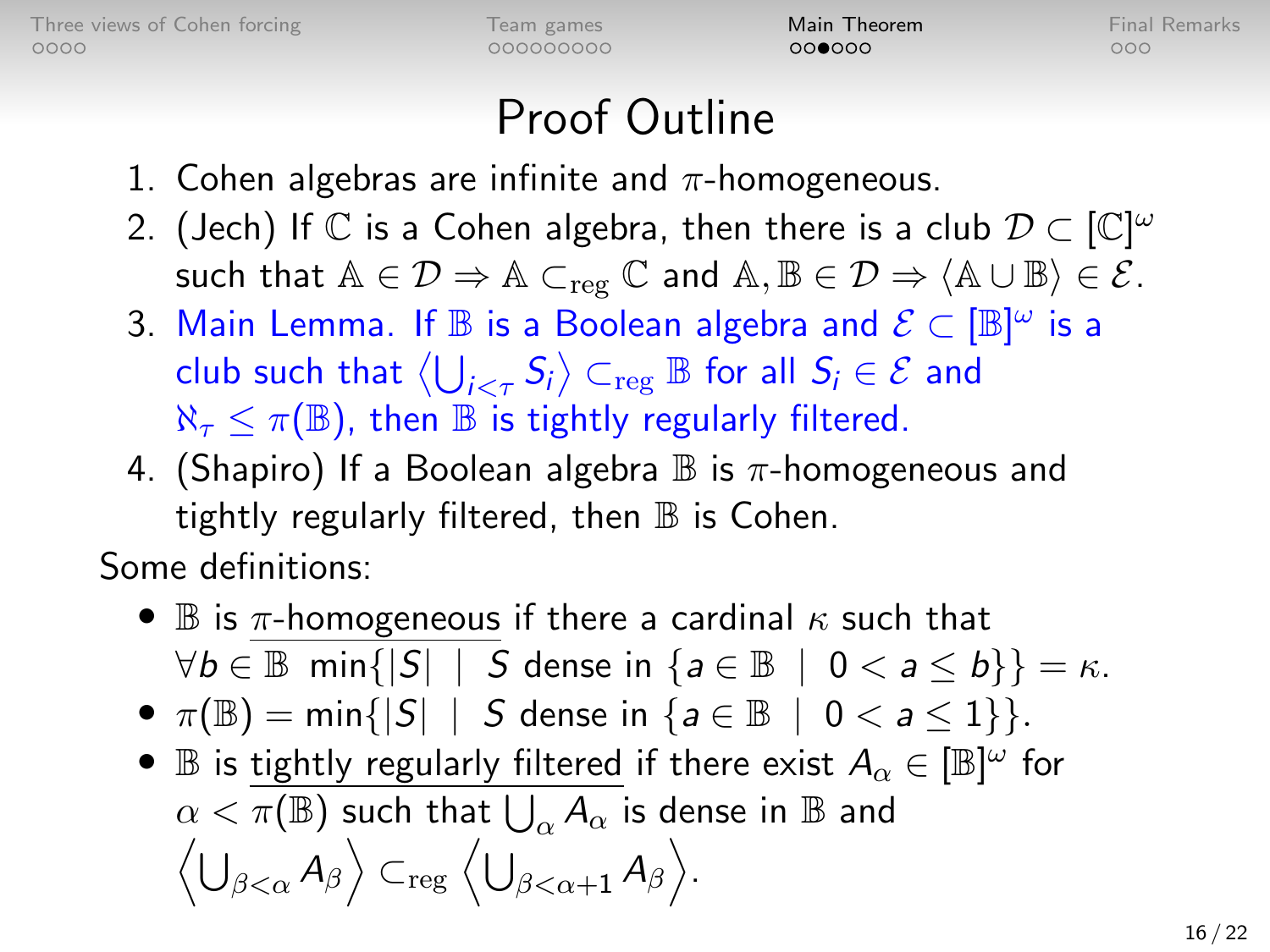$000000$ 

 $000$ 

# A convenient version of Davies trees

- Fix a sufficiently large regular cardinal  $\theta$ .
- A long  $\omega_1$ -approximation sequence is a transfinite sequence  $(M_{\alpha})_{\alpha\leq n}$  of countable elementary submodels of  $H(\theta)$  such that  $(M_\beta)_{\beta<\alpha}\in M_\alpha$ .
- There is a uniformly definable finite interval partition  $[0, \alpha) = \bigcup \{ J_i(\alpha) \mid i < \mathbb{k}(\alpha) \}$  such that:
	- For every long  $\omega_1$ -approximation sequence  $(M_\alpha)_{\alpha < n}, \ \alpha \leq \eta$ , and  $i < \mathbb{I}(\alpha)$ , the set

$$
M_{\alpha,i}=\bigcup\{M_\beta\ \mid\ \beta\in J_i(\alpha)\}
$$

is a directed union and, hence, an elementary submodel of  $H(\theta)$ .

• If  $\exists (\alpha) > n > 2$ , then  $\alpha > \omega_n$ .

The partition comes from cardinal normal form:  $\alpha$  is the sum of a unique decreasing sequence of right multiples of distinct cardinals.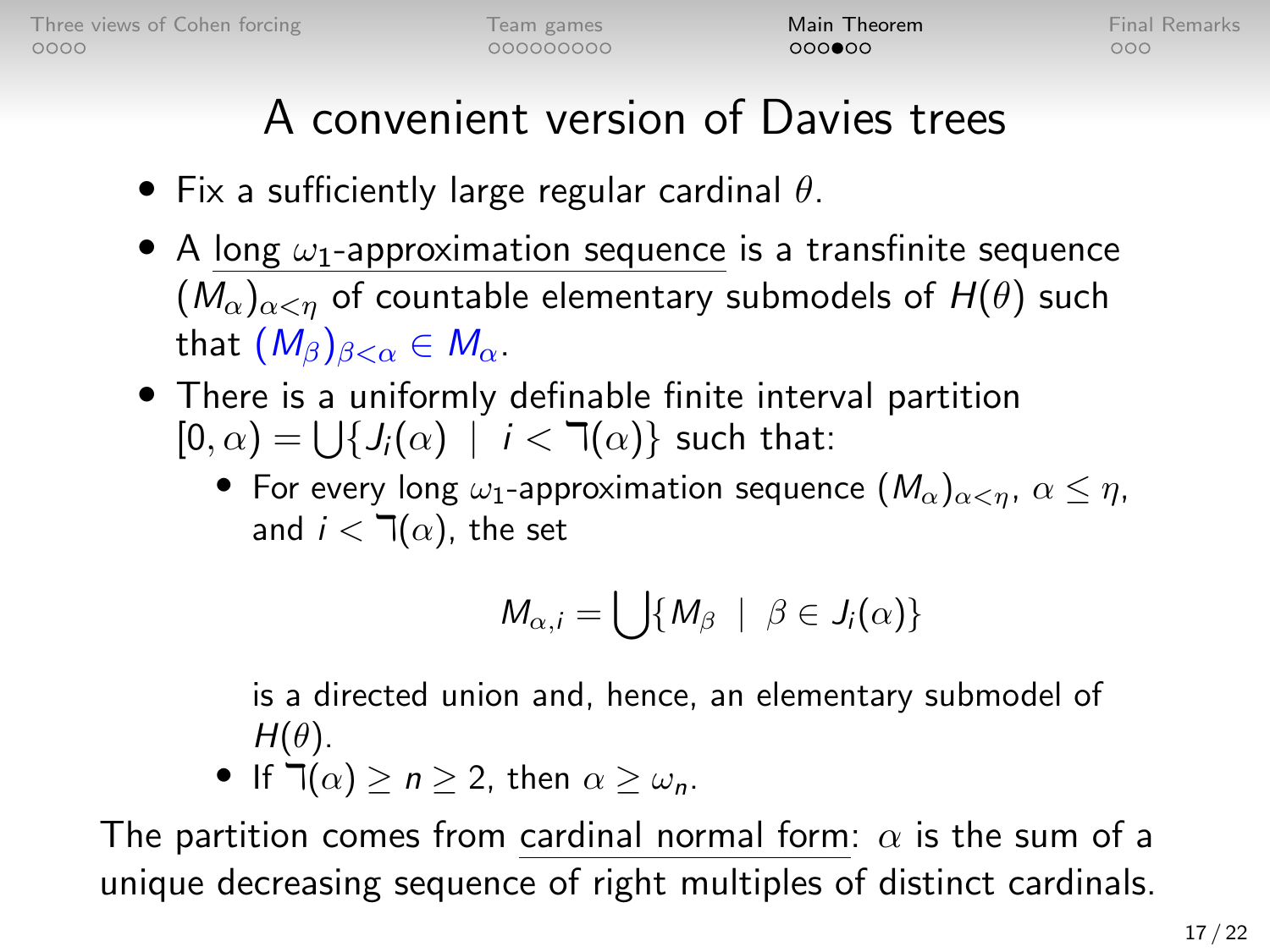റററാ⊕റ

 $000$ 

## Towards proving the main lemma

#### Main Lemma

#### If

- **B** is a Boolean algebra,
- $\bullet \ \mathcal{E} \subset [\mathbb{B}]^{\omega}$  is a club, and
- $\bullet \langle \bigcup_{i<\tau} S_i \rangle \subset_{\mathrm{reg}} \mathbb{B}$  for all  $S_i \in \mathcal{E}$  and  $\aleph_{\tau} \leq \pi(\mathbb{B})$ ,

then there exist  $A_\alpha \in [\mathbb{B}]^\omega$  for  $\alpha < \pi(\mathbb{B})$  such that

$$
\bullet \ \bigcup_{\alpha} A_{\alpha} \ \text{is dense in} \ \mathbb{B} \ \text{and}
$$

$$
\bullet\ \left\langle\bigcup\nolimits_{\beta<\alpha}A_{\beta}\right\rangle \subset_{\rm reg}\left\langle\bigcup\nolimits_{\beta<\alpha+1}A_{\beta}\right\rangle.
$$

To start the proof, let  $A_\alpha = \mathbb{B} \cap M_\alpha$  where  $(M_\alpha)_{\alpha<\pi(\mathbb{B})}$  be a long  $ω_1$ -approximation sequence such that  $\mathbb{B}, \mathcal{E} \in M_0$ . Then:

- $\bullet\ \bigcup_{\alpha} A_{\alpha}$  is dense in  $\mathbb B$  and
- $A_{\alpha}, A_{\alpha} \cap M_{\alpha}$   $i \in \mathcal{E}$  for all  $\alpha$  and  $i < \mathbb{T}(\alpha)$ .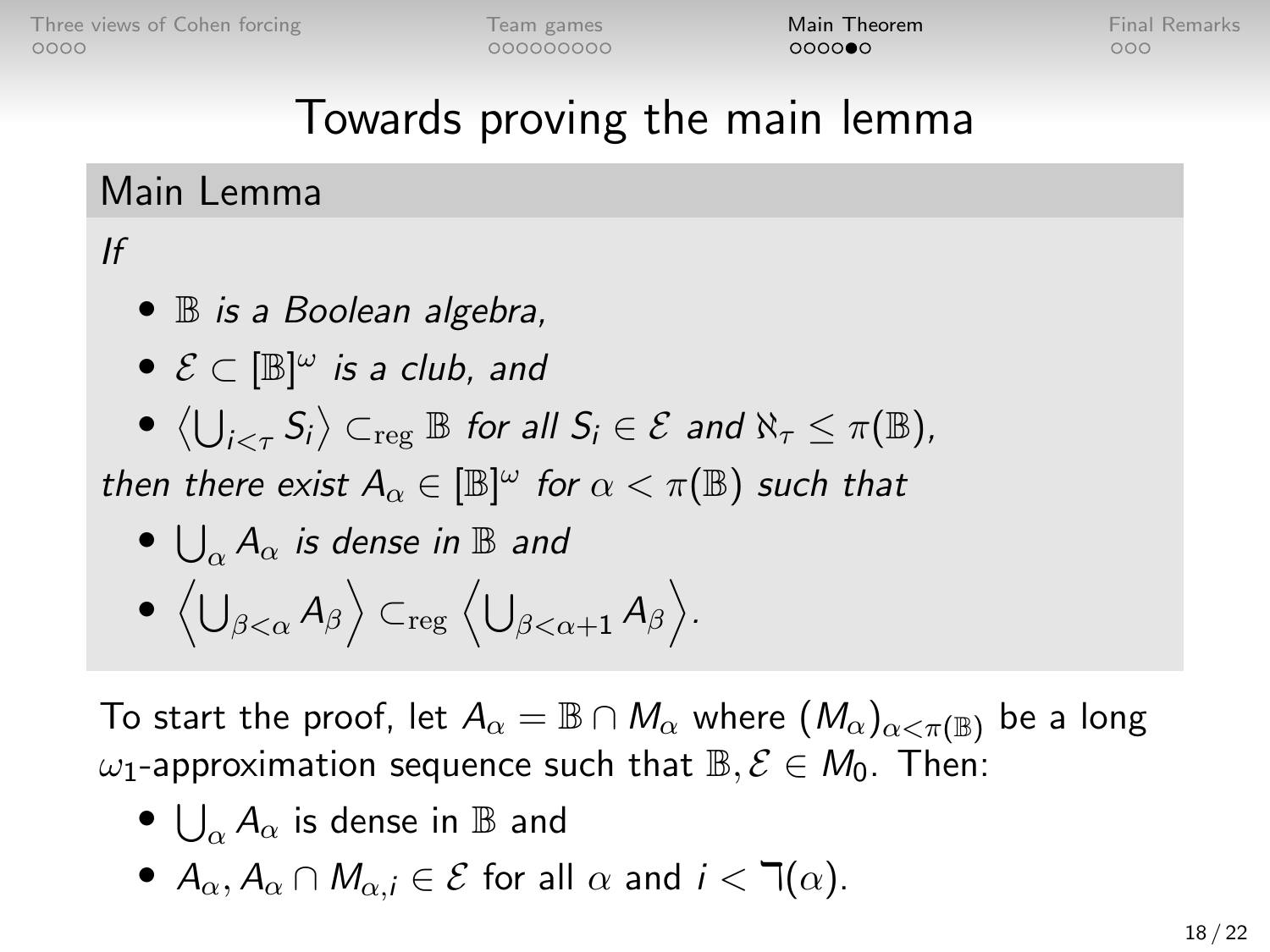| Team games |
|------------|
| 000000000  |

 $00000$ 

 $000$ 

#### Finishing the proof

- $\bullet\,$  Given  $\alpha<\pi(\mathbb{B}),$  our goal is  $\left\langle\bigcup_{\beta<\alpha}A_{\beta}\right\rangle\subset_{\rm reg}\left\langle\bigcup_{\beta<\alpha+1}A_{\beta}\right\rangle.$
- $\bullet$  It is enough to prove  $\left\langle \bigcup_{\beta<\alpha} A_\beta \right\rangle \subset_{\mathrm{reg}} \mathbb{B}.$
- $\bullet\,$  Elementarity reduces this to  $\left\langle\bigcup_{\beta<\alpha} (A_\alpha\cap A_\beta)\right\rangle\subset_\mathrm{reg} A_\alpha.$
- $\bullet\,$  So, it is enough to prove  $\left\langle\bigcup_{\beta<\alpha} (A_{\alpha}\cap A_{\beta})\right\rangle \subset_{\mathrm{reg}}\mathbb{B}.$
- $\big\langle \bigcup_{\beta<\alpha} (A_{\alpha}\cap A_{\beta})\big\rangle = \big\langle \bigcup_{i<\tau} (A_{\alpha}\cap M_{\alpha,i})\big\rangle$  where  $\tau=\daleth(\alpha).$
- So, it is enough to prove  $\left\langle \bigcup_{i<\tau}(A_{\alpha}\cap M_{\alpha,i})\right\rangle \subset_{\mathrm{reg}}\mathbb{B}.$
- By hypothesis,  $\big\langle \bigcup_{i<\tau} S_i \big\rangle \subset_{\mathrm{reg}} \mathbb{B}$  if  $\aleph_\tau \leq \pi(\mathcal{B})$  and  $S_i \in \mathcal{E}$ .
- Recall that  $A_{\alpha} \cap M_{\alpha i} \in \mathcal{E}$ .
- We may assume  $\pi(\mathbb{B})$  is uncountable. Therefore,  $\aleph_{\tau} \leq \pi(\mathbb{B})$ .
- Therefore,  $\left\langle \bigcup_{i<\tau}(A_{\alpha}\cap M_{\alpha,i})\right\rangle \subset_{\text{reg}}\mathbb{B}.$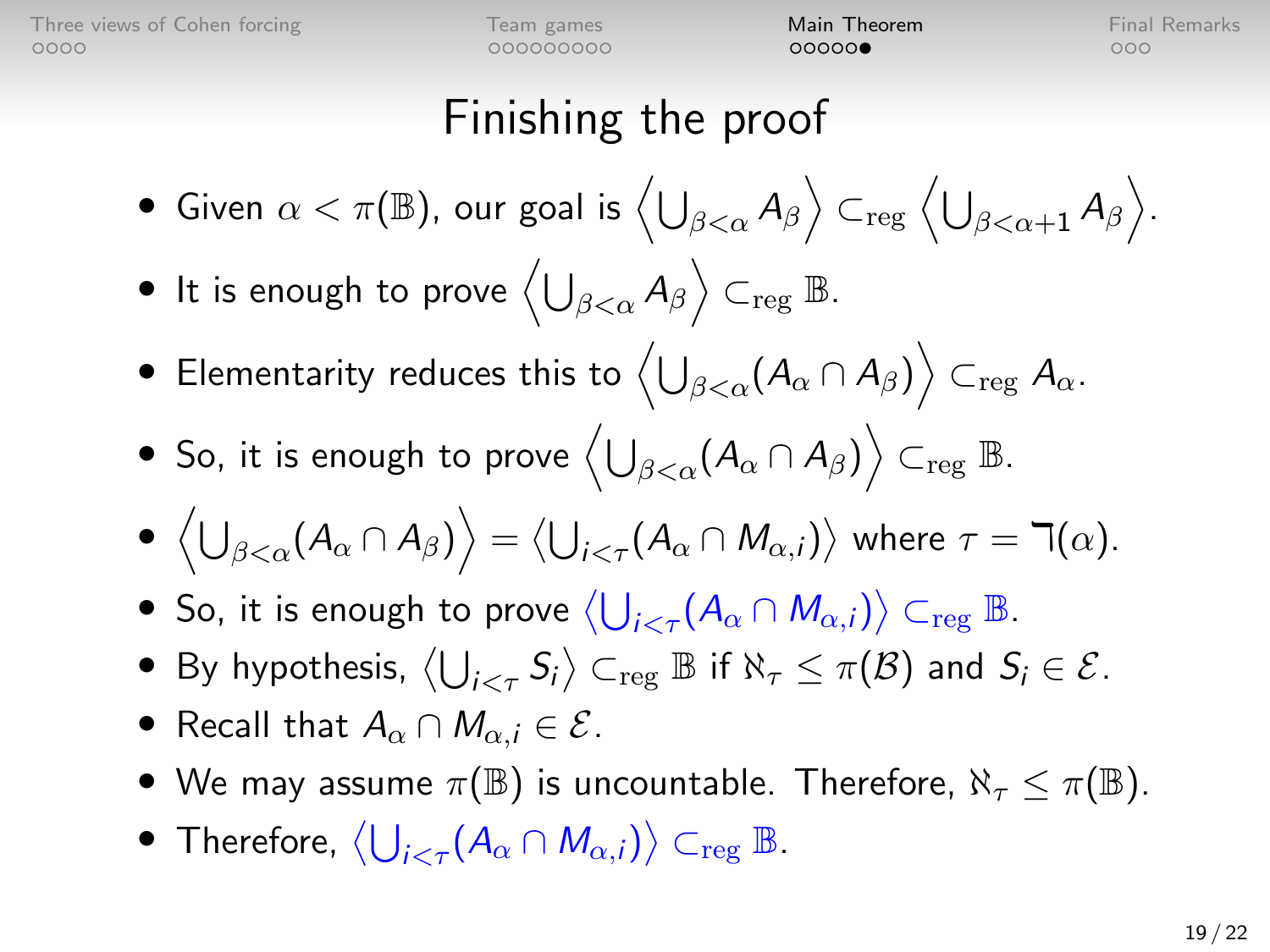<span id="page-20-0"></span>[Three views of Cohen forcing](#page-1-0) Team Steam games [Main Theorem](#page-14-0) **[Final Remarks](#page-20-0)**<br>  $\frac{1}{20000}$ 

## Table of Contents

[Three views of Cohen forcing](#page-1-0)

[Team games](#page-5-0)

[Main Theorem](#page-14-0)

[Final Remarks](#page-20-0)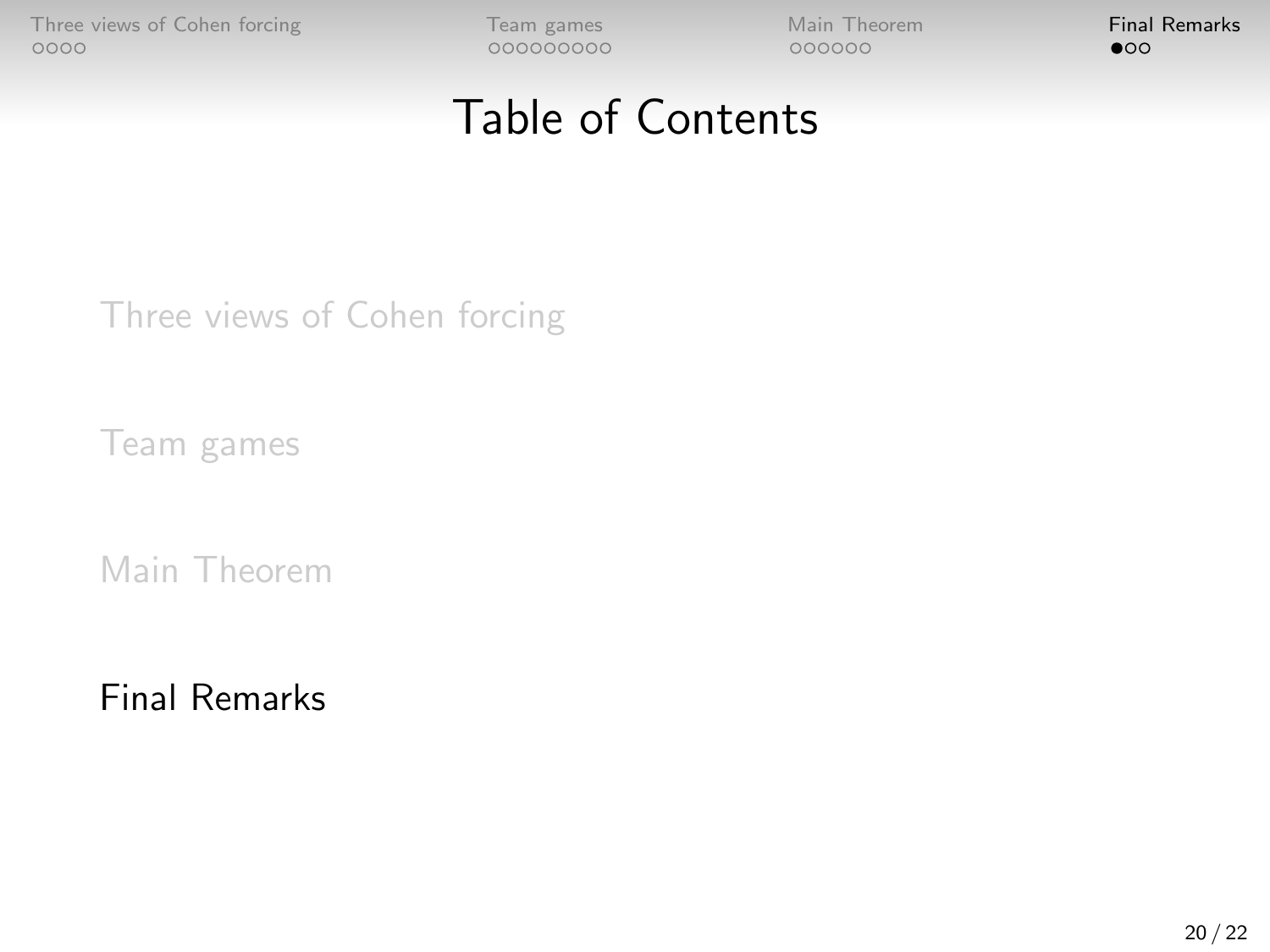$000000$ 

 $\Omega$ 

#### An open problem

Conjecture: The main theorem's bound on team size is optimal.

Equivalently, I conjecture that for each  $n < \omega$  there is a  $\pi$ -homogeneous Stone space X with weight and  $\pi$ -weight  $\aleph_n$  such that I has uncoordinated winning strategies for the open-open game for all team sizes  $\tau < n$ , but not for team size *n*.

This is open for  $n > 3$ .

I have proved an analogous optimality result for a team-game characterization of continuous retracts of powers of 2.